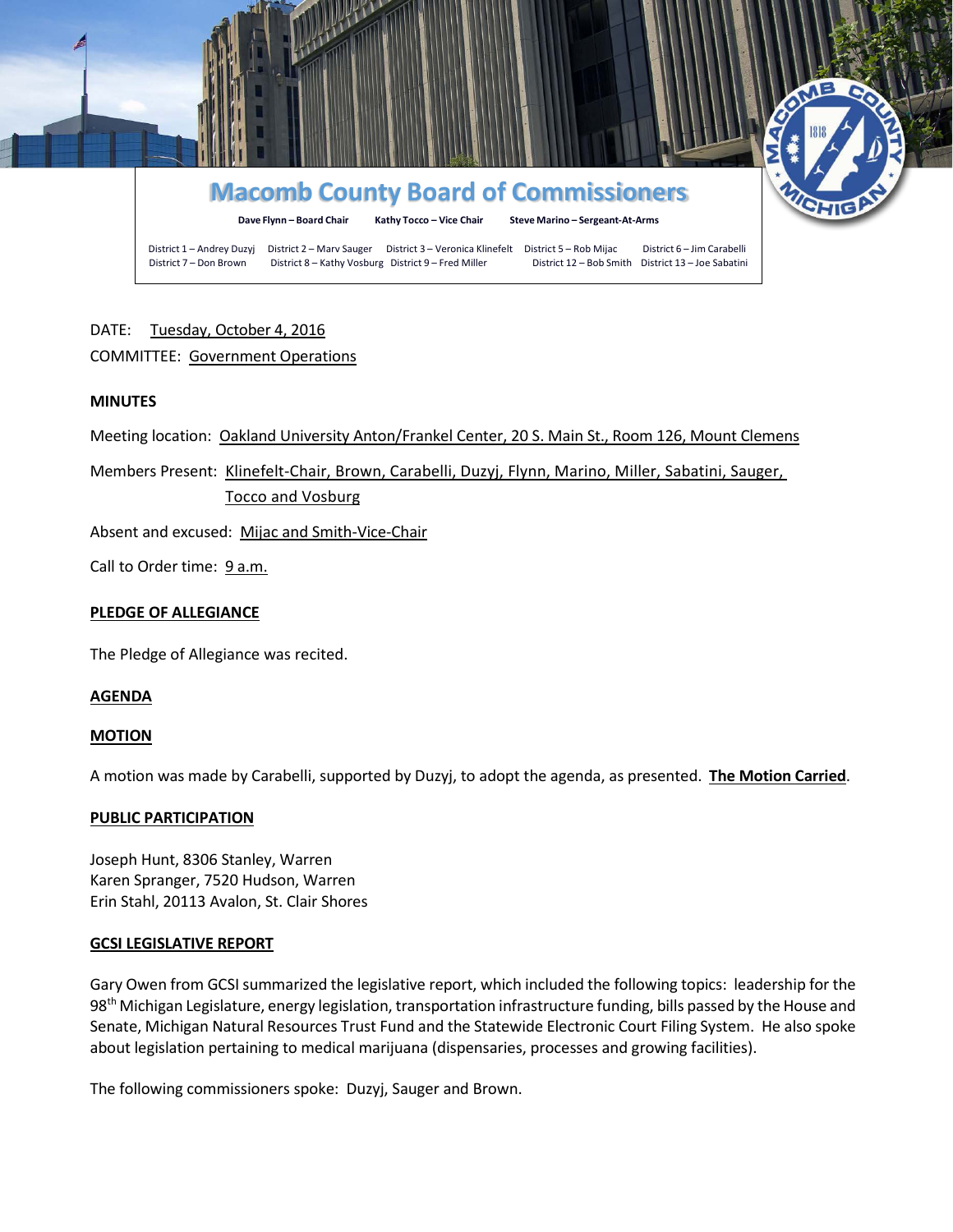# **TWO-YEAR AGREEMENT BETWEEN THE MACOMB COUNTY EXECUTIVE OFFICE AND GOVERNMENTAL CONSULTANT SERVICES, INC. (GCSI)**

## **MOTION**

A motion was made by Brown, supported by Flynn, to forward to the Finance Committee a recommendation to approve a two-year agreement between the Macomb County Executive Office and Governmental Consultant Services, Inc. (GCSI).

The following commissioners spoke: Vosburg and Flynn.

Chair Klinefelt called for a vote on the motion and **The Motion Carried.**

#### **INTERVIEWS OF CANDIDATES FOR BOARDS & COMMISSIONS APPOINTMENTS**

#### **Macomb County Human Services Board**

The following individual was present:

G. Patrick Thompson

The following commissioner spoke: Miller.

Chair Klinefelt noted that a tentative vote on the appointment is scheduled for October  $13<sup>th</sup>$ .

#### **DEPARTMENT BUDGET REVIEW – COUNTY CLERK'S OFFICE AND REGISTER OF DEEDS' OFFICE**

Chief Deputy Clerk Todd Schmitz provided an overview of the budget changes being recommended for the Clerk's Office and Register of Deeds' Office.

The following commissioner spoke: Carabelli.

## **DEPARTMENT BUDGET REVIEW – CORPORATION COUNSEL**

Director John Schapka summarized the budget for Corporation Counsel, which included a recommendation for an additional attorney position who would be dedicated to labor counsel.

The following commissioners spoke: Carabelli, Brown, Vosburg, Sabatini and Sauger.

#### **PROCLAMATION**

# **Commending the International Academy of Macomb for Achieving High Ranking in the 2016 US News and World Report National High School Best Overall Public Schools (offered by Klinefelt)**

## **COMMITTEE RECOMMENDATION – MOTION**

A motion was made by Carabelli, supported by Duzyj, to recommend that the Board of Commissioners adopt a proclamation commending the International Academy of Macomb for achieving high ranking in the 2016 US News and World Report National High School Best Overall Public Schools (offered by Klinefelt). **THE MOTION CARRIED.**